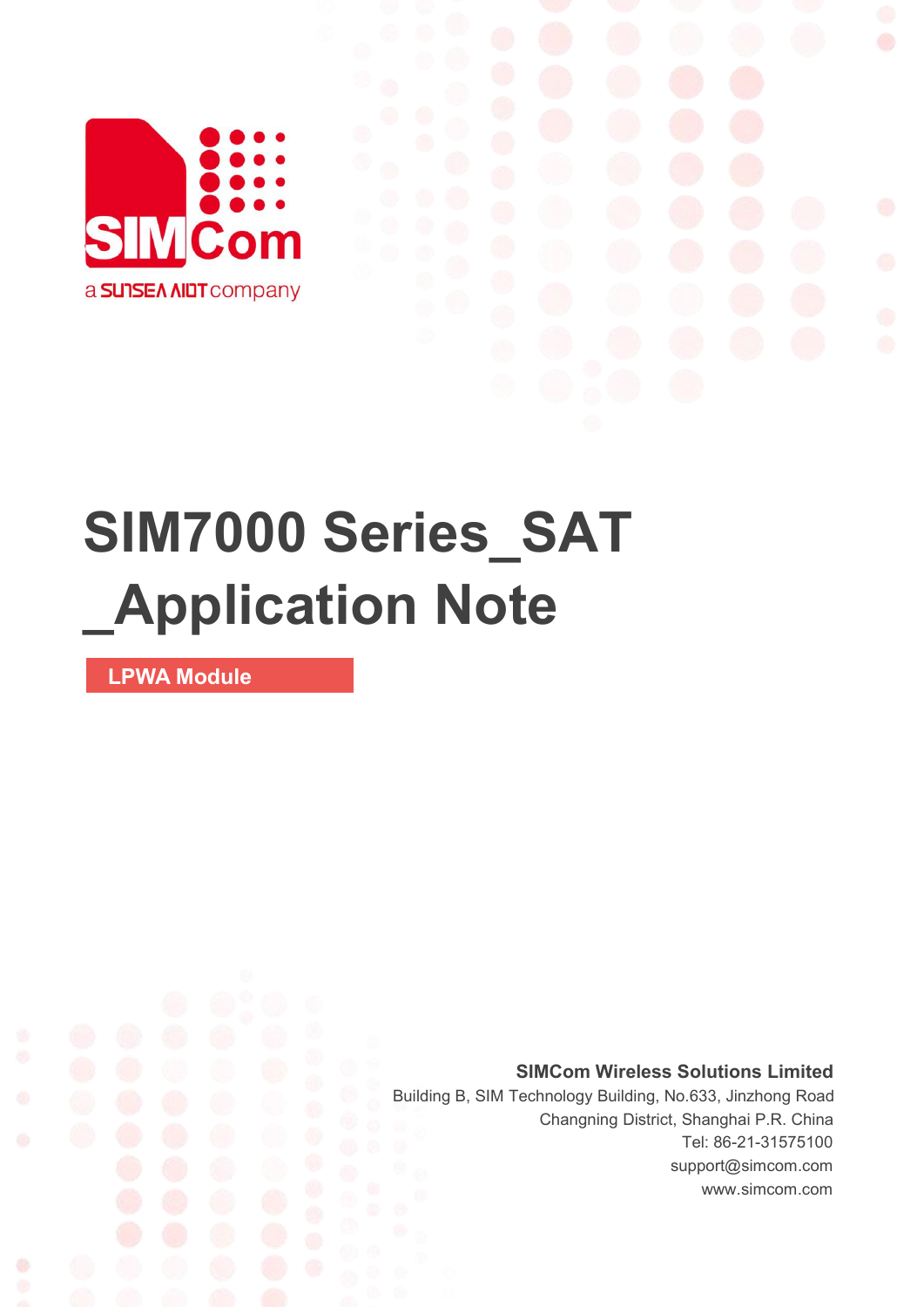

| <b>Document Title:</b> | M7000 Series_SAT_Application Note |
|------------------------|-----------------------------------|
| <b>Version:</b>        |                                   |
| Date:                  | <u>በ2በ በ7 28</u>                  |
|                        |                                   |

#### **GENERAL NOTES**

SIMCOM OFFERS THIS INFORMATION AS A SERVICE TO ITS CUSTOMERS. TO SUPPORT APPLICATION AND ENGINEERING EFFORTS THAT USE THE PRODUCTS DESIGNED BY SIMCOM. THE INFORMATION PROVIDED IS BASED UPON REQUIREMENTS SPECIFICALLY PROVIDED TO SIMCOM BY THE CUSTOMERS. SIMCOM HAS NOT UNDERTAKEN ANY INDEPENDENT SEARCH FOR ADDITIONAL RELEVANT INFORMATION, INCLUDING ANY INFORMATION THAT MAY BE IN THE CUSTOMER'S POSSESSION. FURTHERMORE, SYSTEM VALIDATION OF THIS PRODUCT DESIGNED BY SIMCOM WITHIN A LARGER ELECTRONIC SYSTEM REMAINS THE RESPONSIBILITY OF THE CUSTOMER OR THE CUSTOMER'S SYSTEM INTEGRATOR. ALL SPECIFICATIONS SUPPLIED HEREIN ARE SUBJECT TO CHANGE.

#### **COPYRIGHT**

THIS DOCUMENT CONTAINS PROPRIETARY TECHNICAL INFORMATION WHICH IS THE PROPERTY OF SIMCOM WIRELESS SOLUTIONS LIMITED COPYING, TO OTHERS AND USING THIS DOCUMENT, ARE FORBIDDEN WITHOUT EXPRESS AUTHORITY BY SIMCOM. OFFENDERS ARE LIABLE TO THE PAYMENT OF INDEMNIFICATIONS. ALL RIGHTS RESERVED BY SIMCOM IN THE PROPRIETARY TECHNICAL INFORMATION , INCLUDING BUT NOT LIMITED TO REGISTRATION GRANTING OF A PATENT , A UTILITY MODEL OR DESIGN. ALL SPECIFICATION SUPPLIED HEREIN ARE SUBJECT TO CHANGE WITHOUT NOTICE AT ANY TIME.

#### **SIMCom Wireless Solutions Limited**

Building B, SIM Technology Building, No.633 Jinzhong Road, Changning District, Shanghai P.R. China Tel: +86 21 31575100

Email: [simcom@simcom.com](mailto:simcom@simcom.com)

#### **For more information, please visit:**

<https://www.simcom.com/download/list-863-en.html>

**For technical support, or to report documentation errors, please visit:** https://www.simcom.com/ask/ or email to: [support@simcom.com](mailto:support@simcom.com)

*Copyright © 2020 SIMCom Wireless Solutions Limited All Rights Reserved.*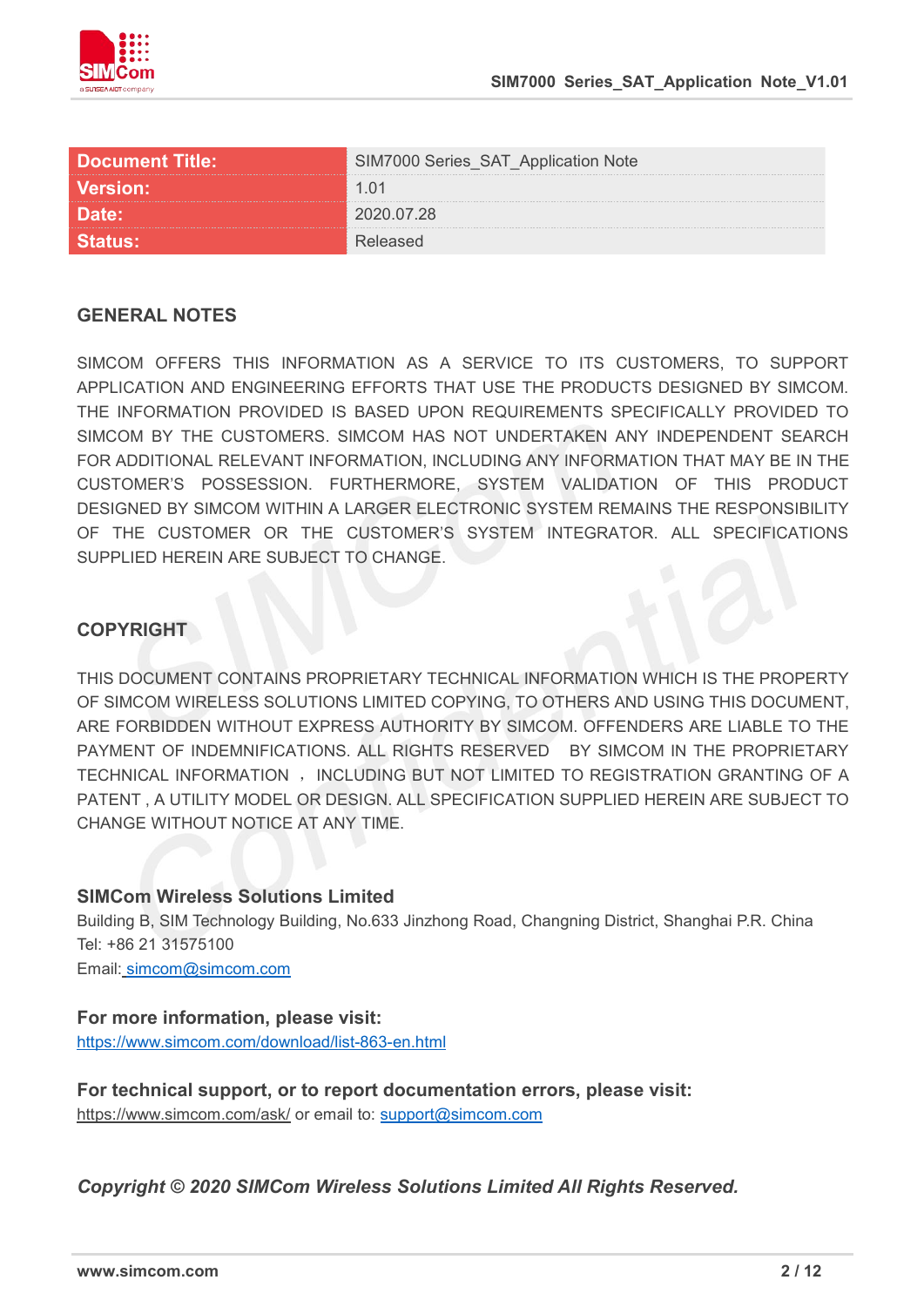

## **About Document**

### **Version History**

| <b>Version</b> Date |                       | <b>Owner</b> | What is new |
|---------------------|-----------------------|--------------|-------------|
| V <sub>1.00</sub>   | 2018.04.12 Rui.xu     |              | New version |
| V1.01               | 2020.07.28 Wenjie.Lai |              |             |

### **Scope**

#### **This document applies to the following products**

| <b>Name</b>                     |                                             | Size(mm) | <b>Comments</b> |
|---------------------------------|---------------------------------------------|----------|-----------------|
|                                 | SIM7000E/C/A/G   Cat-M1(/NB1/EGPRS)   24*24 |          |                 |
| <b>SIM7000E-N</b><br>SIM7000C-N |                                             |          |                 |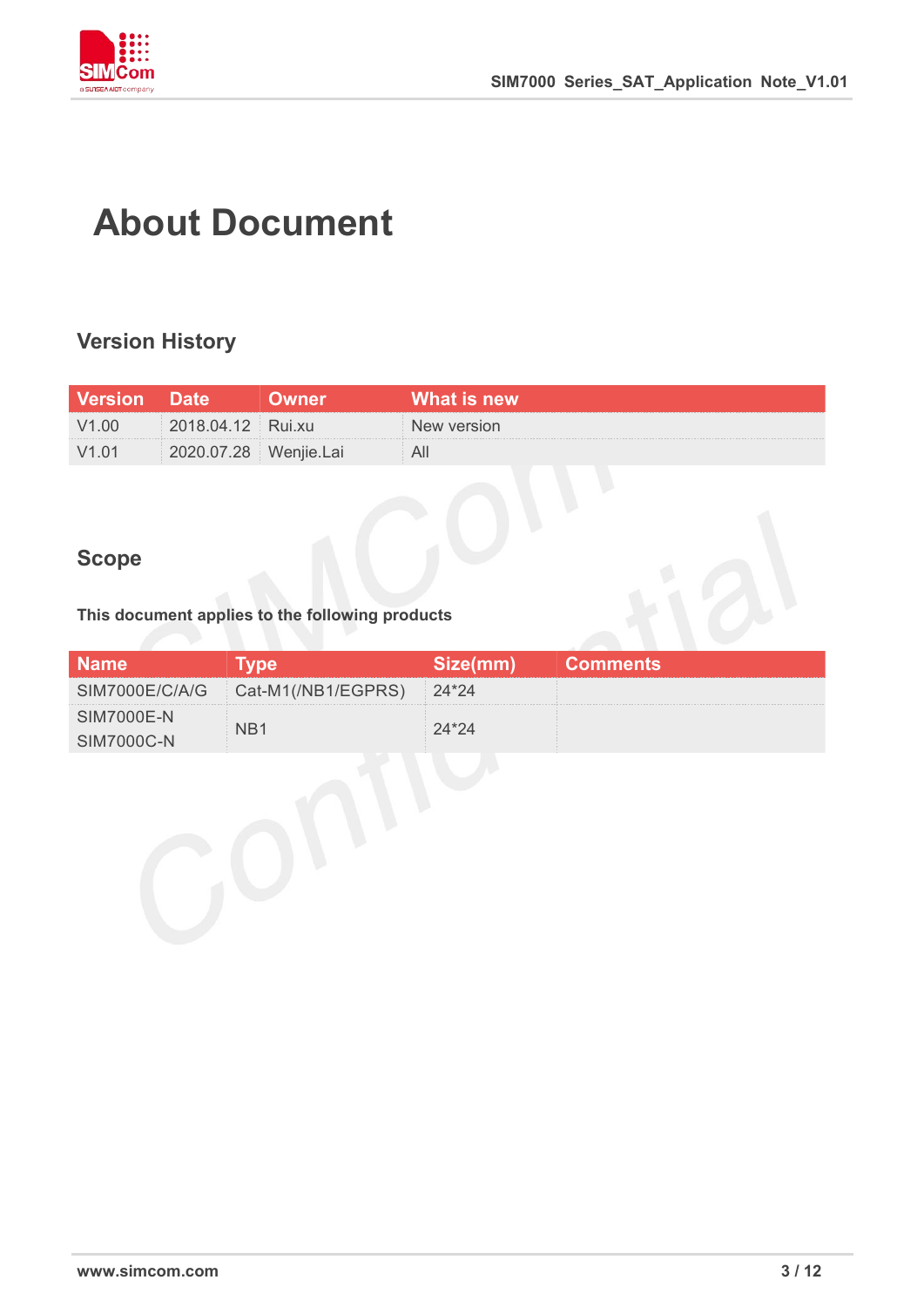

### **Contents**

| 1                       |     |       |  |
|-------------------------|-----|-------|--|
|                         | 1.1 |       |  |
|                         | 1.2 |       |  |
|                         | 1.3 |       |  |
| $\overline{2}$          |     |       |  |
|                         |     |       |  |
| 3                       |     |       |  |
| $\overline{\mathbf{4}}$ |     |       |  |
|                         | 4.1 |       |  |
|                         | 4.2 |       |  |
|                         | 4.3 |       |  |
|                         |     | 4.3.1 |  |
|                         |     | 4.3.2 |  |
|                         |     | 4.3.3 |  |
|                         |     | 4.3.4 |  |
|                         |     | 4.3.5 |  |
|                         |     | 4.3.6 |  |
|                         |     | 4.3.7 |  |
|                         |     |       |  |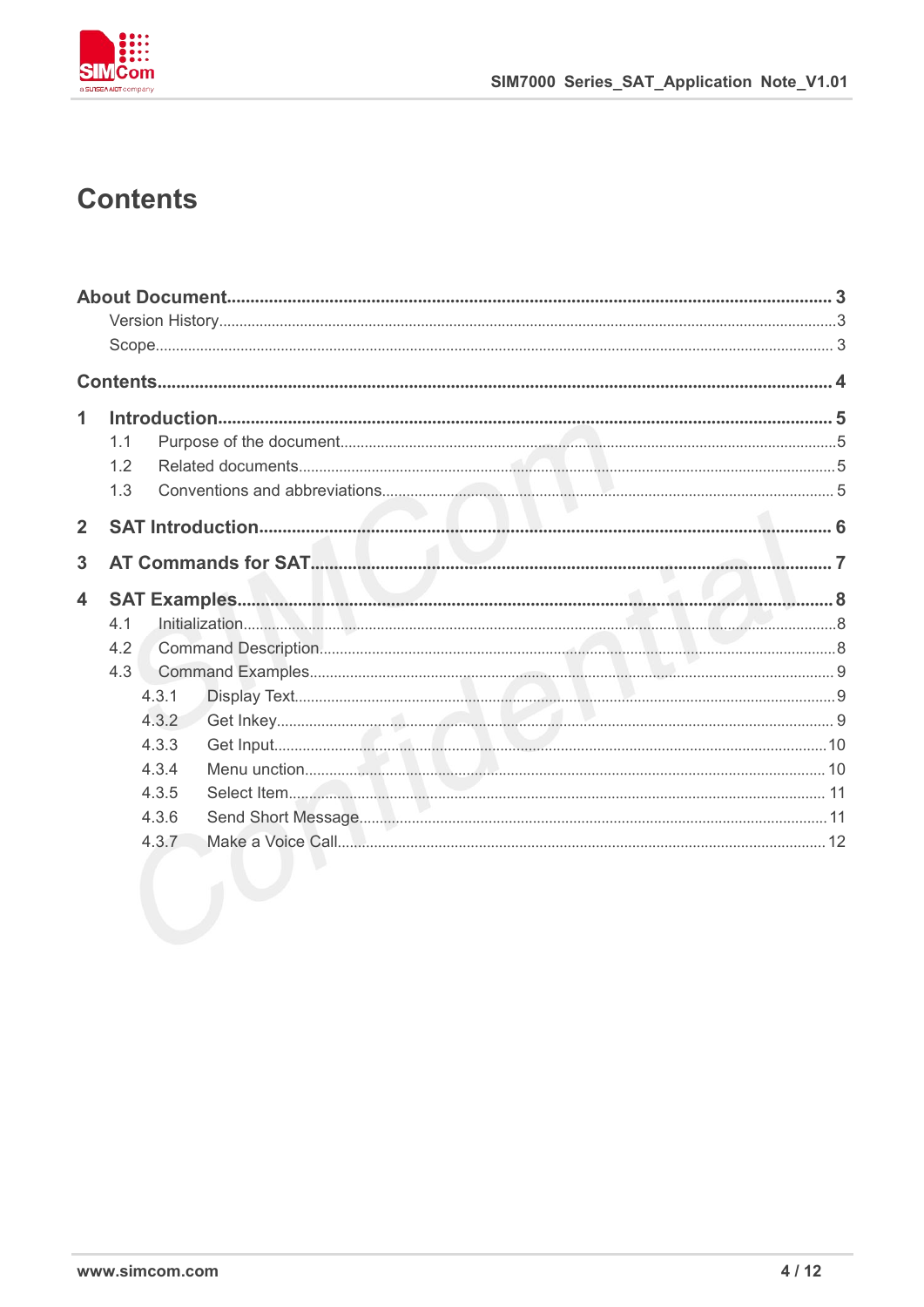

## **1 Introduction**

#### **1.1 Purpose of the document**

Based on module AT command manual, this document will introduce SAT application process.

Developers could understand and develop application quickly and efficiently based on this document.

#### **1.2 Related documents**

[1] SIM7000 Series AT Command Manual

### **1.3 Conventions and abbreviations**

In this document, the GSM engines are referred to as following term:

- ME (Mobile Equipment);
- MS (Mobile Station);
- TA (Terminal Adapter);
- DCE (Data Communication Equipment) or facsimile DCE (FAX modem, FAX board);

In application, controlling device controls the GSM engine by sending AT Command via its serial interface. The controlling device at the other end of the serial line is referred to as following term:

- **•** TE (Terminal Equipment);
- DTE (Data Terminal Equipment) or plainly "the application" which is running on an embedded system;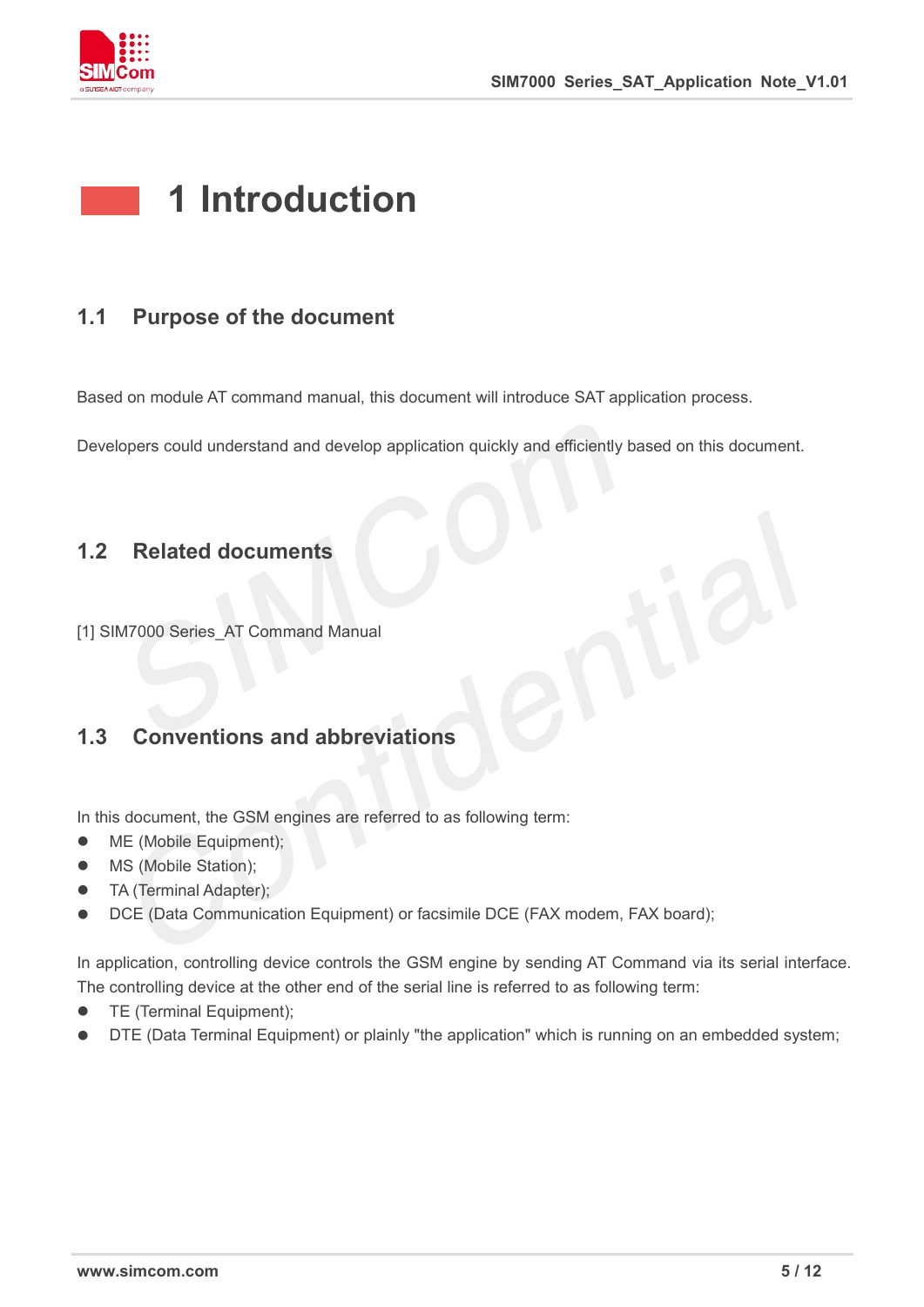

## **2 SAT Introduction**

SIM Application Toolkit (STK) is a standard of the GSM system which enables the subscriber identity modu le (SIM card) to initiate actions which can be used for various value-added services. Similar standards exis t for other network and card systems, with the USIM Application Toolkit (USAT) for USIMs used by newer-g eneration networks being an example. A more general name for this class of Java Card-based applications running on UICC cards is the Card Application Toolkit (CAT).

The SIM Application Toolkit consists of a set of commands programmed into the SIM which define how the SIM should interact directly with the outside world and initiates commands independently of the handset an d the network. This enables the SIM to build up an interactive exchange between a network application an d the end userand access, or control access to, the network. The SIM also gives commands to the handse t such as displaying menus and/or asking for user input.

STK has been deployed by many mobile operators around the world for many applications, often where a menu-based approach is required, such as Mobile Banking and content browsing. Designed as a single ap plication environment, the STK can be started during the initial power up of the SIM card and is especially suited to low level applications with simple user interfaces.

In GSM networks, the SIM Application Toolkit is defined by the GSM 11.14 standard released in 2001. From release 4 onwards, GSM 11.14 was replaced by 3GPP TS 31.111 which also includes the specifications of the USIM Application Toolkit for 3/4G networks.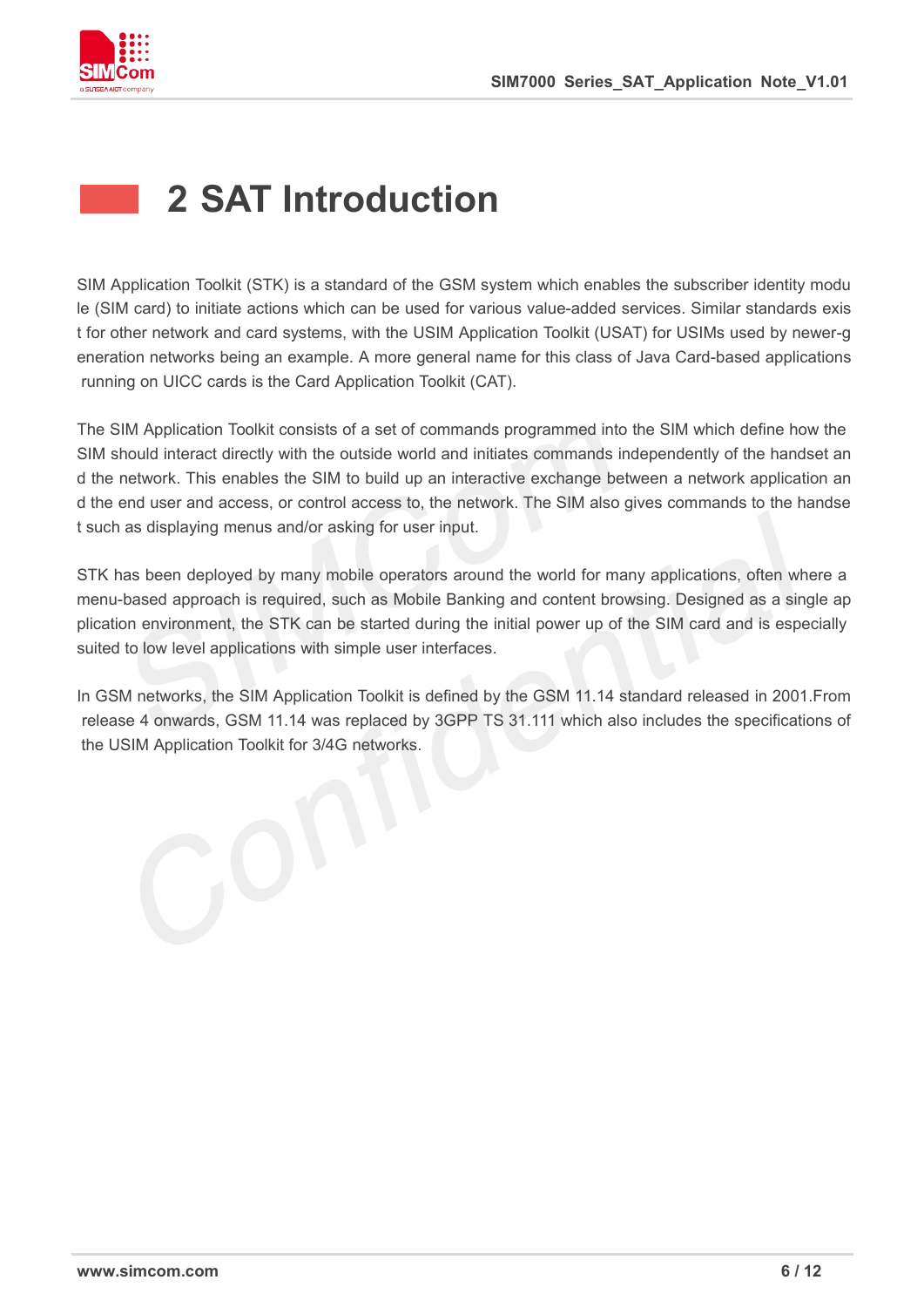

## **3 AT Commands for SAT**

This document introduces STK application using STK AT interface. This is a compact application note, for detailed STK command interfaces, please refer to ATC document.

| ⊦AT Command'   | <b>Description</b>         |
|----------------|----------------------------|
| <b>AT+STIN</b> | Get Flash Data Buffer      |
| <b>AT+STGI</b> | <b>Get SAT information</b> |
| <b>AT+STGR</b> |                            |
| <b>AT+STK</b>  |                            |

For more detail introduction, please refer to SIM7000 Series\_AT Command Manual.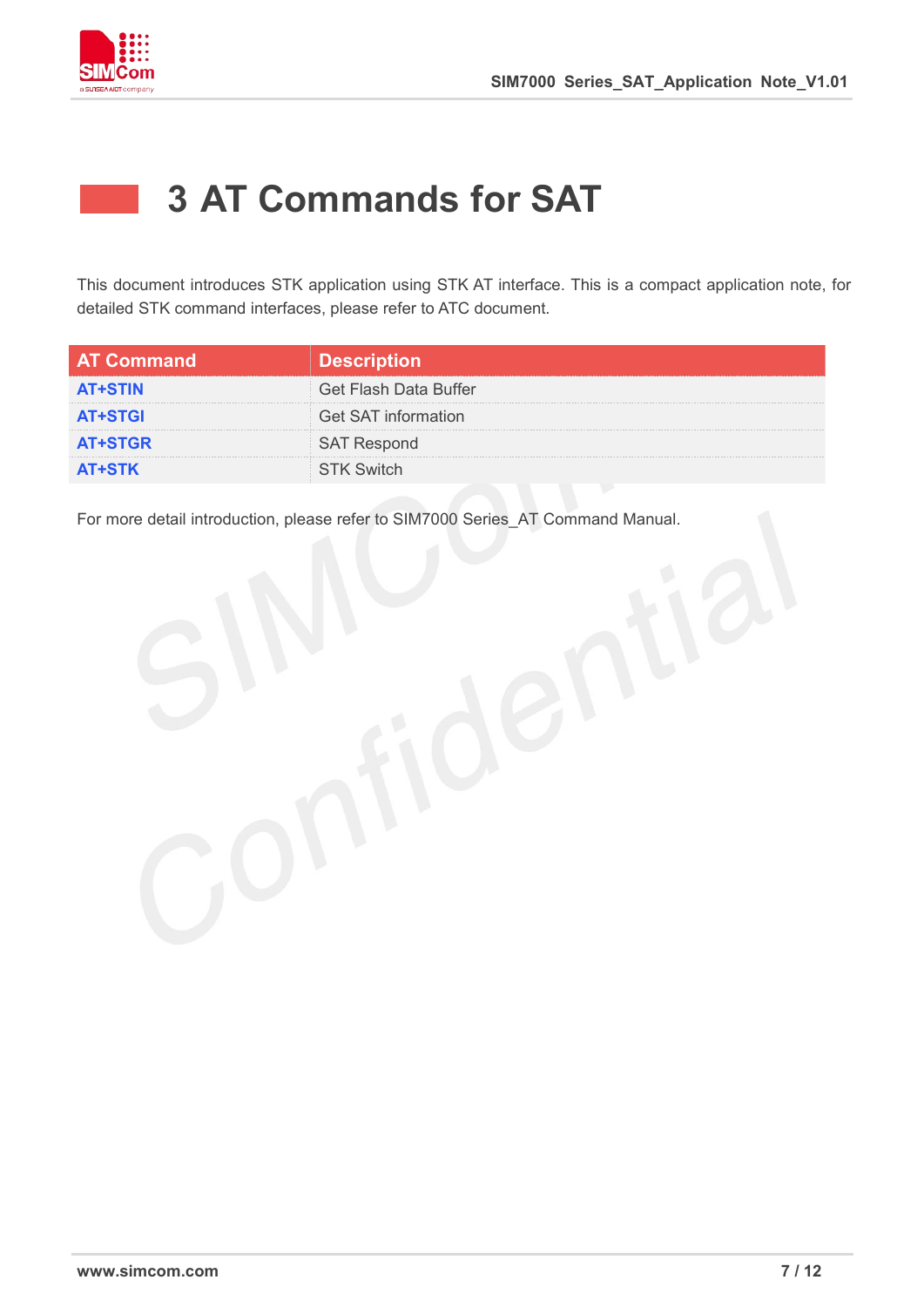

## **4 SAT Examples**

#### **4.1 Initialization**

Before SAT session, following AT sequence in the list is recommended.

It is strongly recommended that the response timer value be modified to allow the required response data.

*NOTE: The application must input correct SIM PIN if required. Otherwise the STK cannot be used.*

### **4.2 Command Description**

| AT+STIN?       | <b>SAT Indication</b>      | Every time the SIM Application issues a Proactive Command, via<br>the ME, the TA will receive an indication. This indicates the type<br>of Proactive Command issued.<br>AT+STGI must then be used by the TA to request the parameters<br>of the Proactive Command from the ME. Upon receiving the<br>+STGI response from the ME, the TA must send AT+STGR to<br>confirm the execution of the Proactive Command and provide<br>any required user response, e.g. a selected menu item. |
|----------------|----------------------------|--------------------------------------------------------------------------------------------------------------------------------------------------------------------------------------------------------------------------------------------------------------------------------------------------------------------------------------------------------------------------------------------------------------------------------------------------------------------------------------|
| AT+STGI?       | <b>Get SAT information</b> | Regularly this command is used upon receipt of an URC "+STIN"<br>to request the parameters of the Proactive Command. Then the<br>TA is expected to acknowledge the AT+STGI response with<br>AT+STGR to confirm that the Proactive Command has been<br>executed. AT+STGR will also provide any user information, e.g. a<br>selected menu item. The Proactive Command type value<br>specifies to which "+STIN" the command is related.                                                 |
| <b>AT+STGR</b> | SAT respond                | The TA is expected to acknowledge the AT+STGI response with<br>AT+STGR to confirm that the Proactive Command has been<br>executed. AT+STGR will also provide any user information, e.g. a<br>selected menu item.<br>Module will report URC for next command automatically after<br>AT+STGR executed.                                                                                                                                                                                 |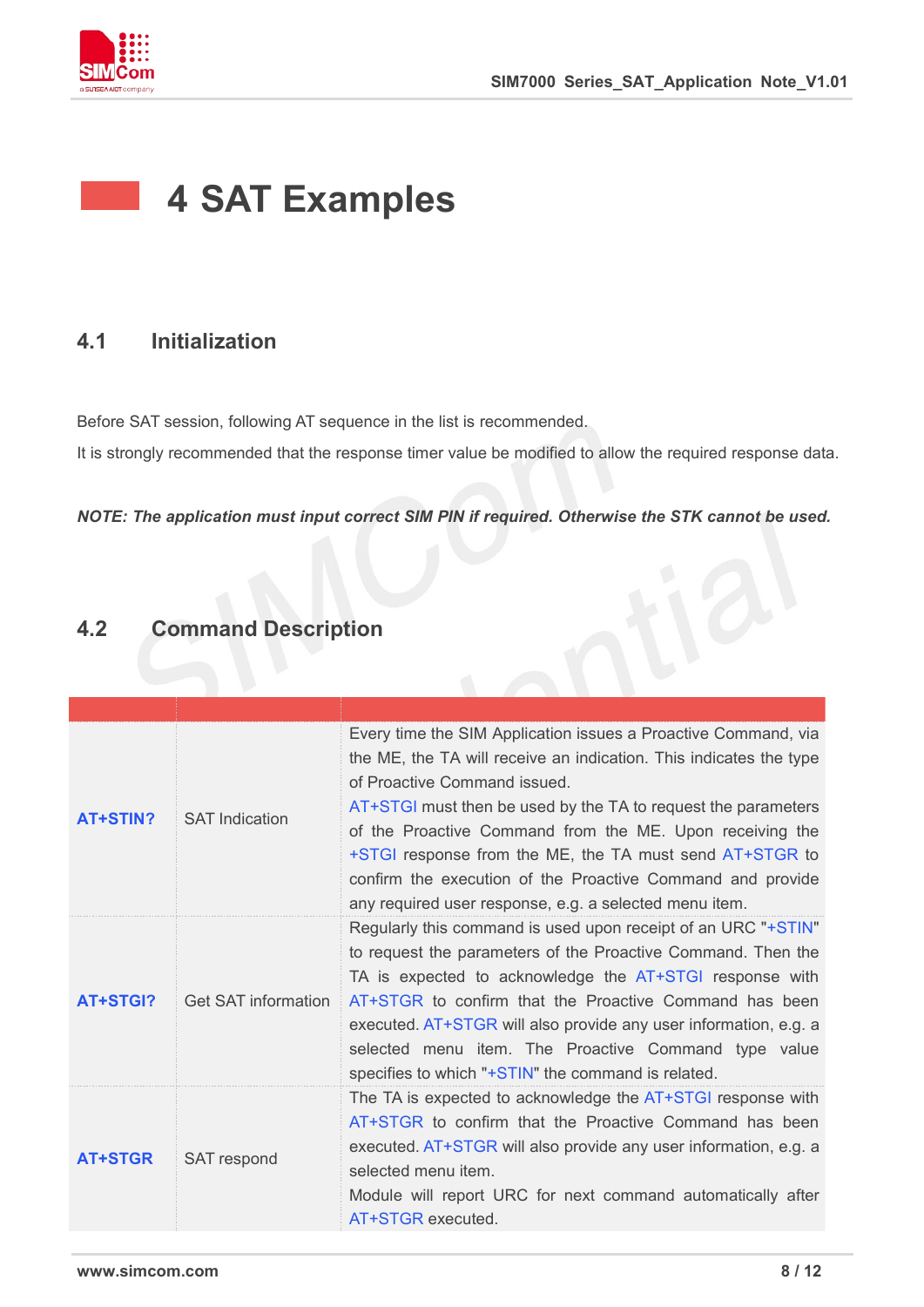

#### **4.3 Command Examples**

#### **4.3.1 Display Text**

**//Example of Display Text**

**AT+STIN?** //Query current command.

**+STIN: 21 OK**

**AT+STGI=21** *INiew the detail of current command.* 

**+STGI:21,0,0,10," 00540065007300740021" OK AT+STGR=21** //Execute command.

//Query current command.

//Text display in UCS2.

**OK +STIN: 25 (example)**

**4.3.2 Get Inkey**

**//Example of Get Inkev**

**+STIN: 22 OK**

**AT+STIN?** //Query current command.

the input format.

**AT+STGI=22** //View the detail of current command. //Response will indicate the format input information.

**+STGI:22,1,0,12,"0069006E007000750074003 A" OK**

**AT+STGR=22,"Y"** //Input information. //Refer to the response of AT+STGI=22, confirm

**OK**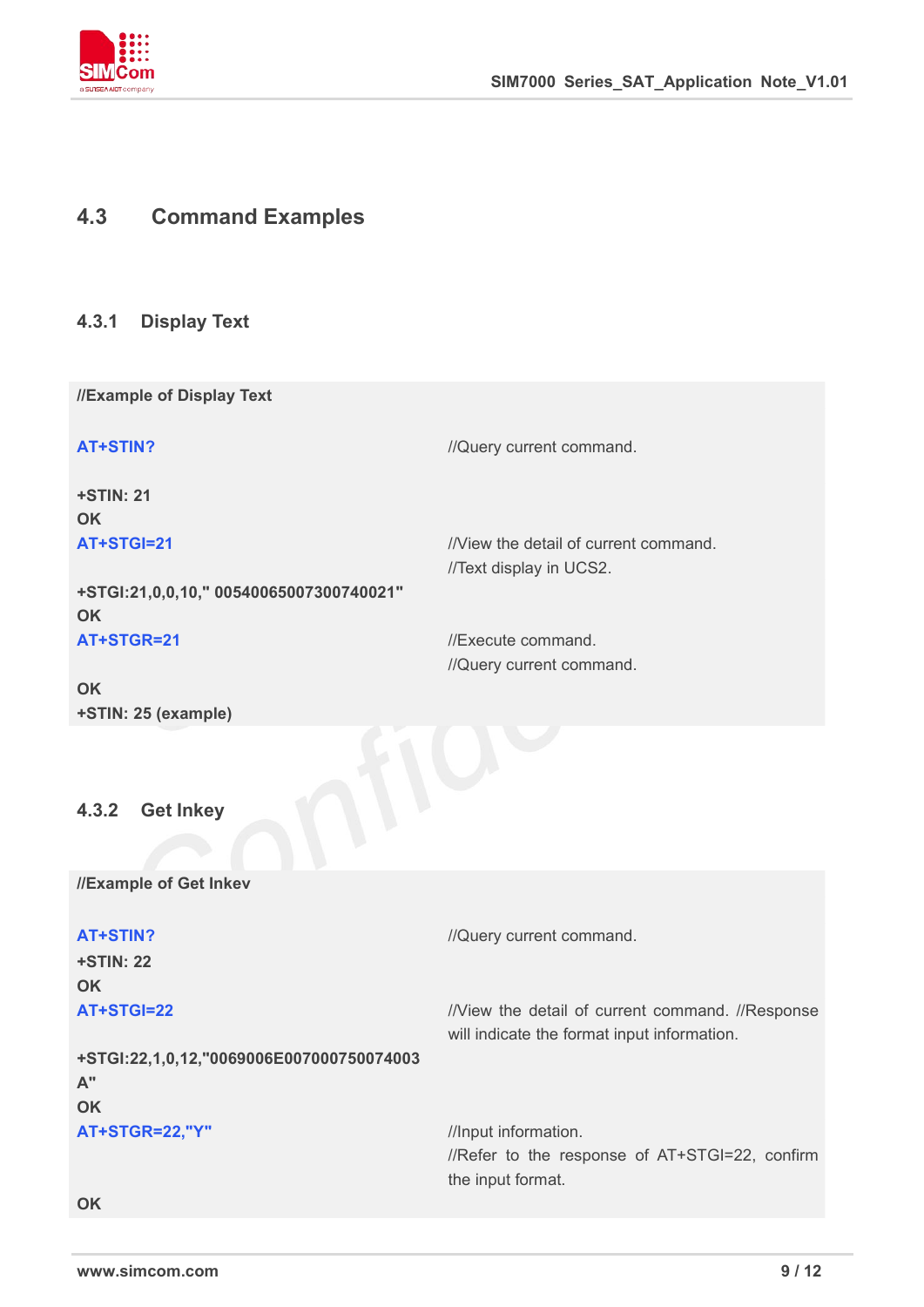

**+STIN: 24 (example)**

#### **4.3.3 Get Input**

**//Example of Get Input**

**+STIN: 23 OK**

**AT+STIN?** //Query current command.

#### **AT+STGI=23**

input information. **+STGI:23,3,70,1,0,1,12,"0069006E0070007500 74**

#### **AT+STGI=23**

**003A"**

//View the detail of current command. //Response will indicate the format and min/max length of the

//Input information. //Refer to the response of AT+STGI=23, confirm the input format and min/max length.

#### **4.3.4 Menu unction**

**OK**

**//Example of Menu unction**

**+STIN: 25 OK**

**+STGI:25,0,0,8,"004D0065006E0075",4 +STGI:25,1,12,"004D0065006E007500200031" +STGI:25,2,12,"004D0065006E007500200032" +STGI:25,3,12,"004D0065006E007500200033" +STGI:25,4,12,"004D0065006E007500200034" OK**

**AT+STIN?** *//Query current command* 

**AT+STGI=25** //View the detail of //current command. Menu text display as UCS2. The first line is menu title. Others are menu items.

AT+STGR=25,1 *AT+STGR=25,1 ISelect a submenu. After a //submenu is selected,* return +STIN: 24 usually. Then it should display the submenu information.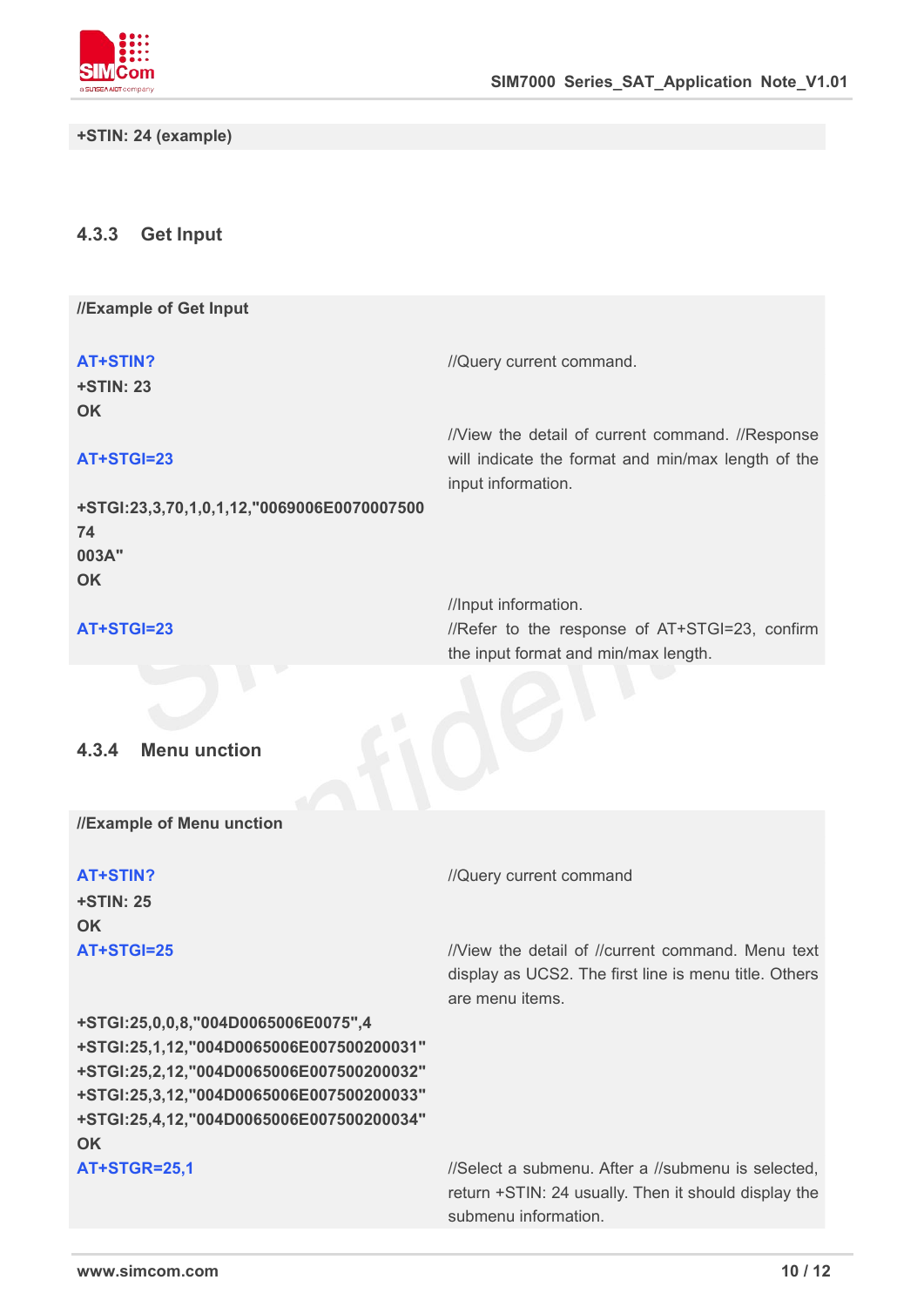

**OK +STIN: 24**

#### **4.3.5 Select Item**

**//Example of Select Item**

**+STIN: 24 OK**

**AT+STIN?** *//Query current command.* 

**AT+STGI=24** //View the detail of current command. //Items text display as UCS2. The first line is menu title. Title may be "00", it means no item title. Others are sub-items.

**+STGI:24,0,0,0,0,"00",5 +STGI:24,1,12,"004900740065006D00200031" +STGI:24,2,12,"004900740065006D00200032" +STGI:24,3,12,"004900740065006D00200033" +STGI:24,4,12,"004900740065006D00200034" +STGI:24,5,12,"004900740065006D00200035" OK**

AT+STGR=24,1 //Select a sub-item. //After selected an item, different SIM/USIM cards will report different +STIN: command.

**OK +STIN: 23 (example)**

#### **4.3.6 Send Short Message**

| <b>I/Example of Send Short Message</b> |                                                                                 |
|----------------------------------------|---------------------------------------------------------------------------------|
| AT+STIN?                               | //Query current command;<br>//Send short message is a sub-item in items. Select |
|                                        |                                                                                 |
|                                        | the specifically item, SAT should send SMS                                      |
|                                        | automatically.                                                                  |
| <b>+STIN: 24</b>                       |                                                                                 |
| <b>OK</b>                              |                                                                                 |
| AT+STGI=24                             | //View the detail of //current command. Items text                              |
|                                        | display as UCS2.                                                                |